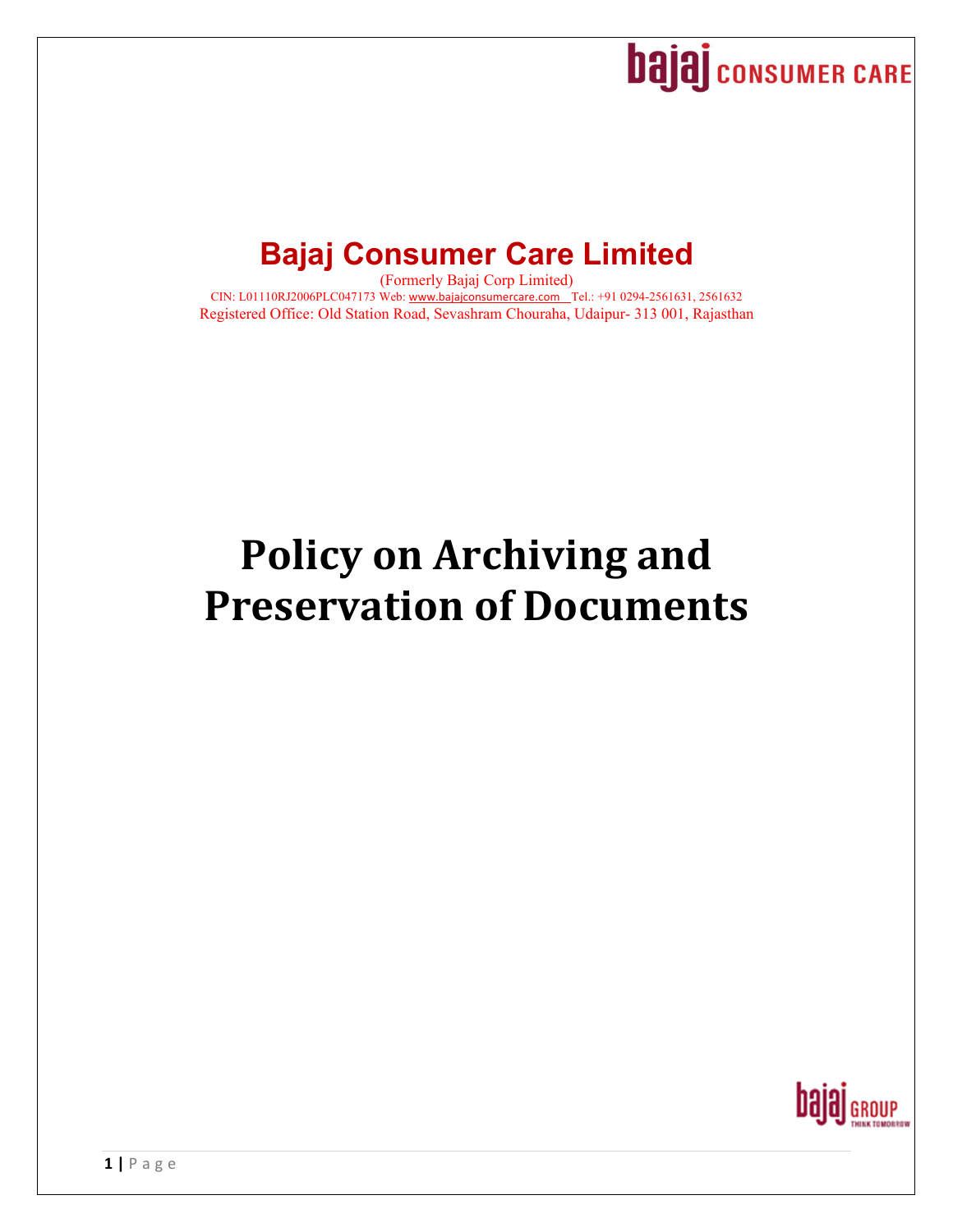# **Contents**

| 6. |  |
|----|--|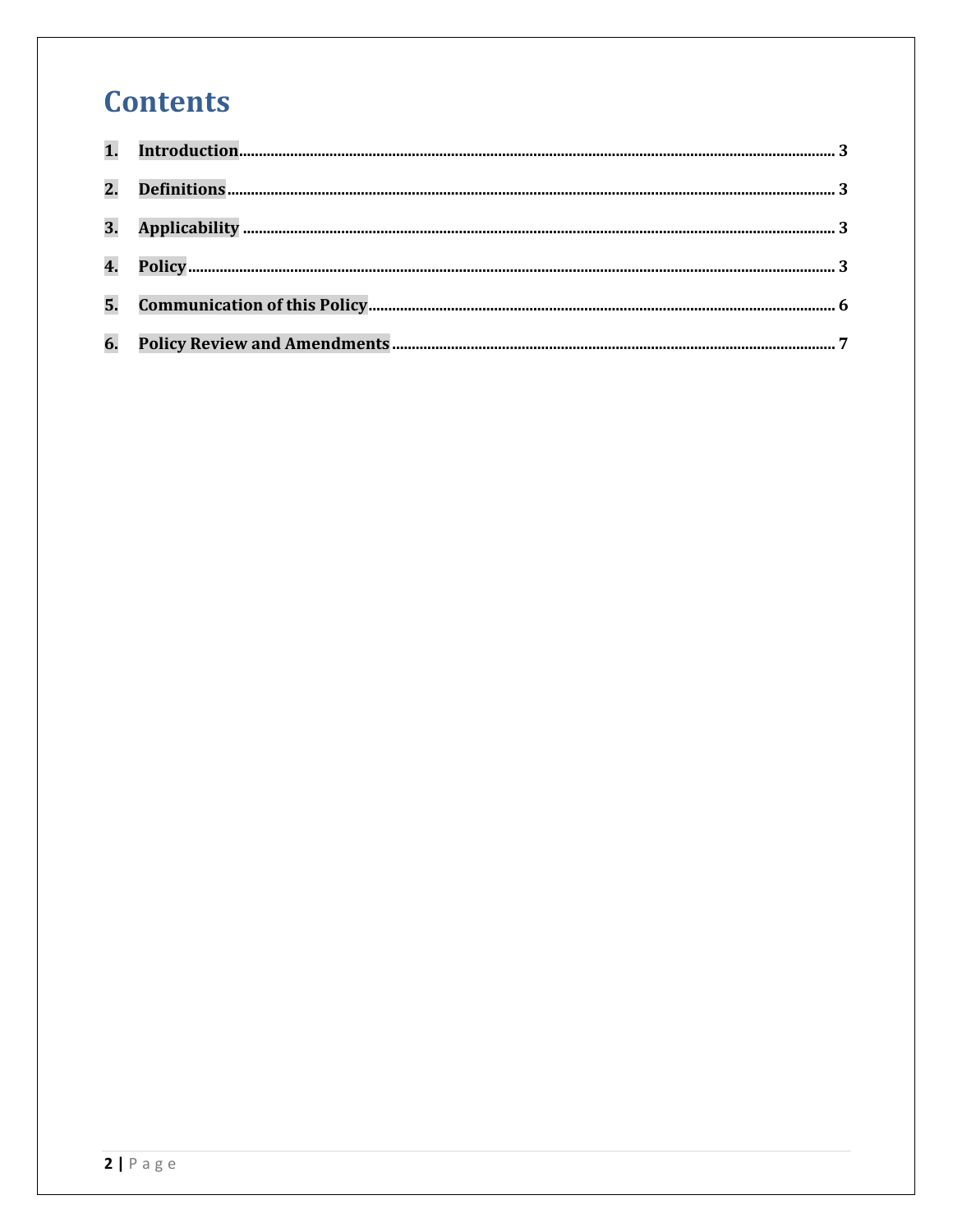### 1. **Introduction**

In accordance with the Listing Regulations, the board of the Company, has adopted this Policy.

#### **2. Definitions**

- a) **"Act"** shall mean the Companies Act, 2013 and rules made thereunder, as amended.
- b) "**Board"** shall mean the board of directors of the Company.
- **c) "Company"** shall mean Bajaj Consumer Care Limited**.**
- d) **"Documents"** refers to papers, notes, agreements, notices, agenda, circulars, advertisements, declarations, forms, minutes, registers, correspondences, challan or any other record required under or in order to comply with the requirements of any applicable law, whether issued, sent, received or kept in pursuance of the Act or under any other law for the time being in force or otherwise, maintained on paper or in electronic form.
- e) **"Electronic Record(s)"** shall mean the electronic record as defined under Section 2(1)(t) of the Information Technology Act, 2000.
- **f) "Listing Regulations"** shall mean the Securities and Exchange Board of India (Listing Obligations and Disclosure Requirements) Regulations, 2015, as amended**.**
- g) **"Insider Trading Regulations"** shall mean the Securities and Exchange Board of India (Prohibition of Insider Trading) Regulations, 2015, as amended.
- **h) "Policy"** shall mean this policy on archival and preservation of documents**.**
- **i) "Stock Exchange"** shall mean a recognised stock exchange on which the securities of the Company are listed.

## **3. Applicability**

This Policy applies to:

- 1. Documents whose preservation shall be permanent in nature; and
- 2. Documents with preservation period of not less than 8 years after completion of relevant transactions ("**Temporary Documents**")

All documents of the Company shall be preserved in accordance with this Policy. Any change in the governing law affecting the change in the period of preservation of documents shall prevail over this Policy.

#### **4. Policy**

The following documents and information shall be preserved in the manner hereinafter stated:

#### **A. DOCUMENTS AND INFORMATION THAT SHALL BE PRESERVED PERMANENTLY**

1) ALL DOCUMENTS INCLUDING VARIOUS E-FORMS AND INFORMATION AS ORIGINALLY FILED WITH THE REGISTRAR OF COMPANIES FOR INCORPORATION OF COMPANY UNDER COMPANIES ACT, 2013 OR ANY OTHER PREVIOUS COMPANIES ACT.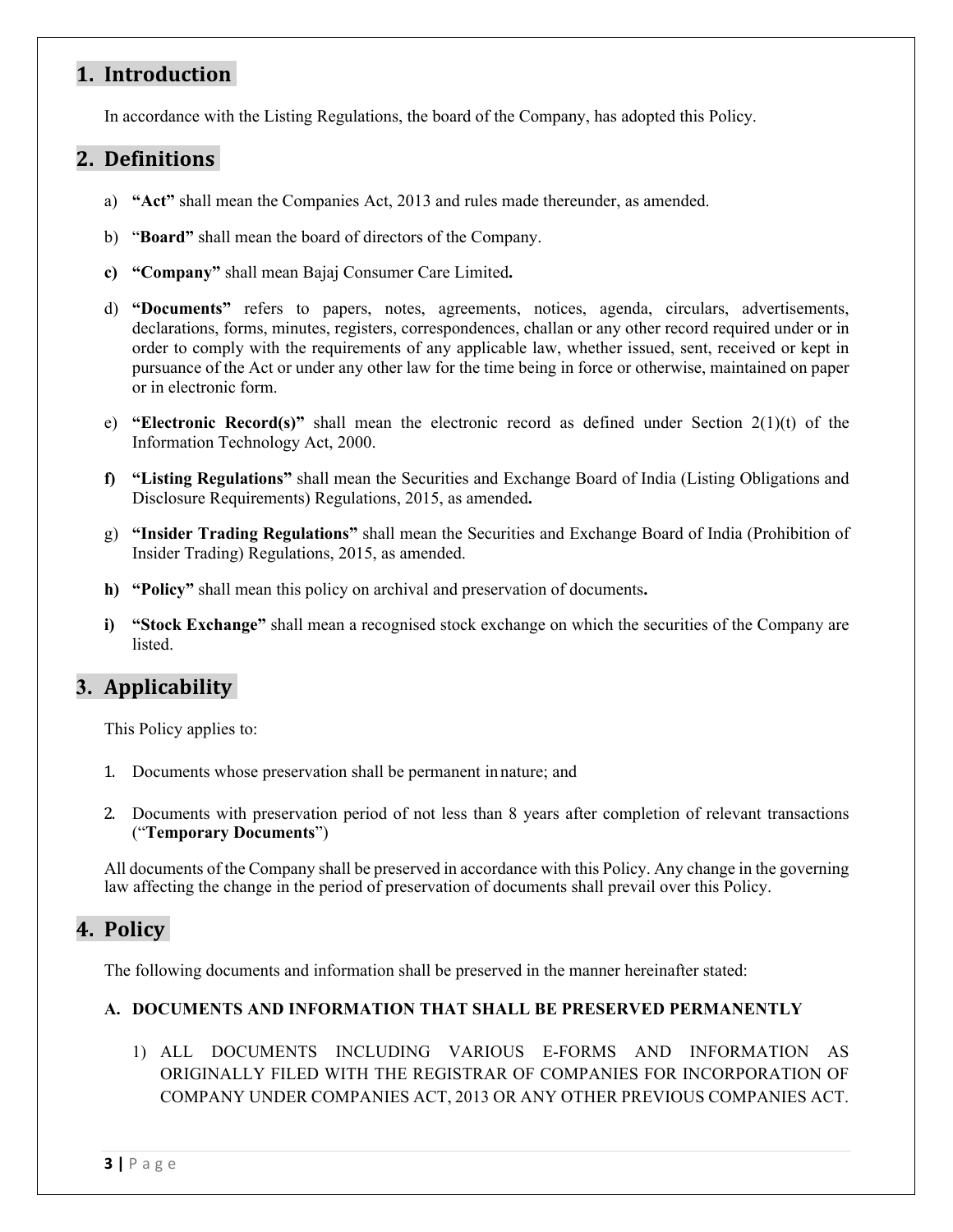- 2) THE CERTIFICATE OF INCORPORATION AND OTHER CERTIFICATES ISSUED BY MINISTRY OF CORPORATE AFFAIRS.
- 3) MEMORANDUM AND ARTICLES OF ASSOCIATION WHETHER FILED UNDER THE COMPANIES ACT, 2013 OR ANY OTHER PREVIOUS COMPANIES ACT .
- 4) REGISTER OF RENEWED AND DUPLICATE SHARE CERTIFICATES .
- 5) RECORD OF ISSUED AND CANCELLED SECURITIES CERTIFICATES.
- 6) RECORD OF PRIVATE PLACEMENT.
- 7) REGISTER OF SWEAT EQUITY.
- 8) INSTRUMENT OF TRANSFER & TRANSMISSION.
- 9) REGISTER OF EMPLOYEE STOCK OPTION.
- 10) REGISTER OF BUY BACK OF SECURITIES.
- 11) REGISTER OF CHARGES.
- 12) REGISTER OF TRANSFER & TRANSMISSION OF SHARES & DEBENTURES.
- 13) REGISTER OF MEMBERS AND INDEX OF MEMBERS.
- 14) REGISTER OF RECORDS AND DOCUMENTS DESTROYED.
- 15) FOREIGN REGISTER CONTAINING THE NAMES AND PARTICULARS OF: MEMBERS OR DEBENTURE HOLDERS OR SECURITY HOLDERS OR BENEFICIAL OWNERS RESIDING OUTSIDE INDIA.
- 16) REGISTER OF DIRECTORS & KEY MANAGERIAL PERSONNEL & THEIR SHAREHOLDINGS.
- 17) REGISTER OF LOANS, INVESTMENTS AND GUARANTEES.
- 18) REGISTER OF INVESTMENTS MADE BY A COMPANY NOT HELD IN ITS NAME.
- 19) REGISTER OF CONTRACTS OR ARRANGEMENTS IN WHICH DIRECTORS ARE INTERESTED .
- 20) MINUTES OF GENERAL MEETINGS, CREDITORS MEETINGS, BOARD MEETINGS & COMMITTEE MEETINGS.
- 21) REGISTER OF DOCUMENTS EXECUTED UNDER COMMON SEAL OF THE COMPANY.
- 22) DISCLOSURE UNDER SEBI (SUBSTANTIAL ACQUISITION OF SHARES AND TAKEOVERS) REGULATIONS, 2011.
- 23) LEGAL DOCUMENTS INCLUDING BUT NOT LIMITED TO CONTRACTS, LEGAL OPINIONS, PLEADINGs, ORDERS PASSED BY THE COURT OR TRIBUNAL, JUDGEMENTS, INTERIM ORDERS, DOCUMENTS RELATING TO CASES PENDING IN ANY COURT OR TRIBUNAL OR ANY OTHER AUTHORITY EMPOWERED TO GIVE DECISION ON ANY MATTER, AWARDS, DOCUMENTS RELATING TO PROPERTY MATTERS.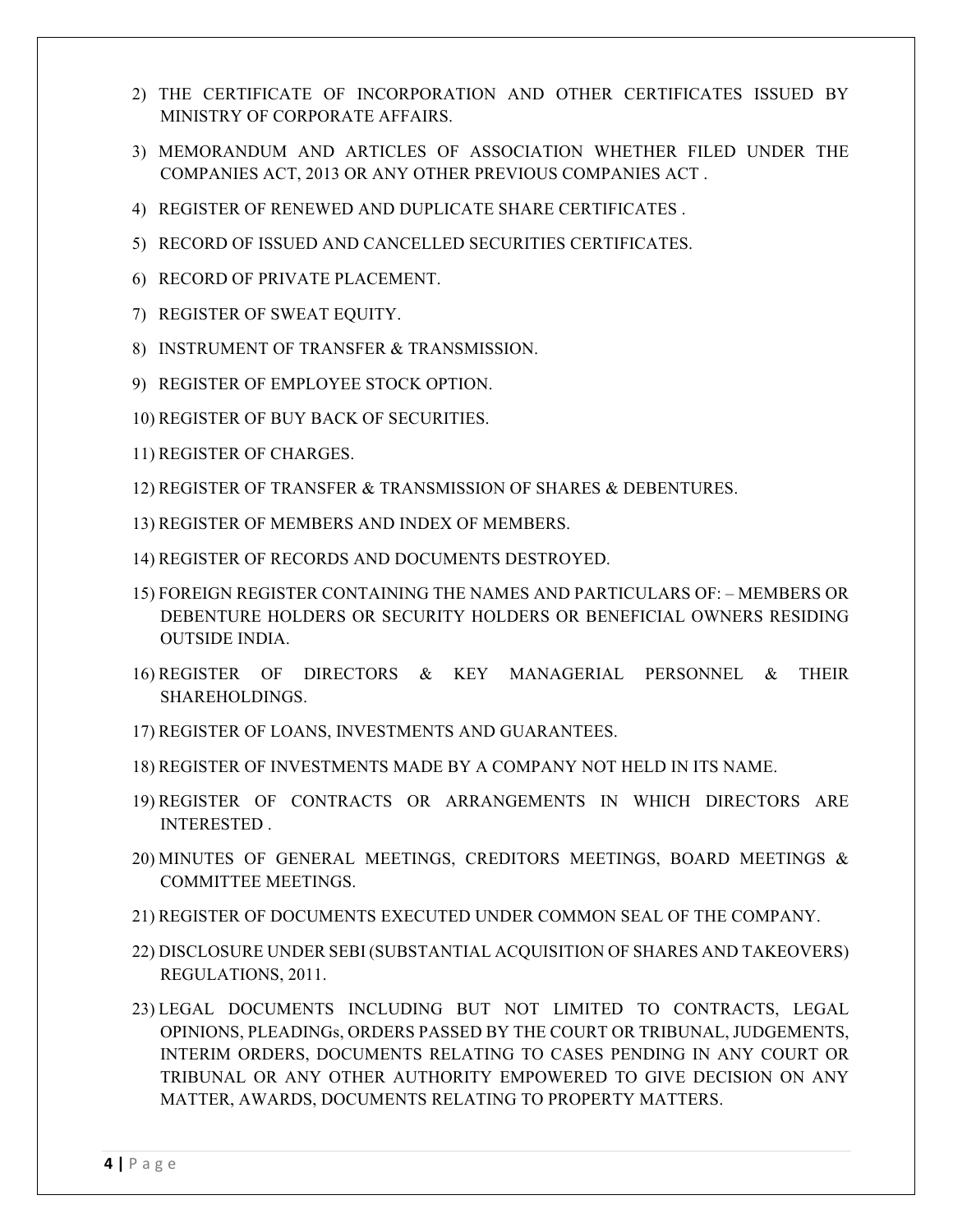#### **B. DOCUMENTS AND INFORMATION THAT SHALL BE PRESERVED FOR NOT LESS THAN 8 YEARS AFTER COMPLETION OF RELEVANT TRANSACTIONS**

- 1) ANNUAL RETURNS
- 2) REGISTER OF INVESTOR COMPLAINTS
- 3) ATTENDANCE REGISTER BOARD AND COMMITTEE MEETINGS
- 4) BOOKS OF ACCOUNTS
- 5) REGISTER OF PROXIES
- 6) REGISTER OF INSPECTION
- 7) NOTICES PERTAINING TO DISCLOSURE OF INTEREST BY THE DIRECTORS
- 8) OFFICE COPIES OF NOTICES, AGENDA, NOTES ON AGENDA AND OTHER RELATED PAPERS
- 9) POSTAL BALLOT FORMS
- 10) REGISTER OF ALLOTMENT
- 11) DIVIDEND CHEQUES OR WARRANTS RETURNED BY THE BANK, AFTER PAYMENT THEREOF, AND THE DIVIDEND REGISTERS
- 12) REGISTER OF DEPOSITS (FOR NOT LESS THAN 8 YEARS FROM THE DATE OF LAST ENTRY IN THE REGISTER)
- 13) SCRUTINIZER'S REPORTS ON VOTING AT GENERAL MEETING/POSTAL BALLOT
- 14) REGISTER AND INDEX OF DEBENTURE HOLDERS & OTHER SECURITIES (TO BE PRESERVED FOR 8 YEARS FROM THE DATE OF REDEMPTION OF DEBENTURES.)
- 15) CERTIFICATE & REPORTS RECEIVED FROM SECRETARIAL AUDITORS
- 16) ANNUAL REPORTS
- 17) REPLIES TO SHOW CAUSE NOTICES, IF ANY ETC.
- 18) CONTRACT OF EMPLOYMENT WITH MANAGING OR WHOLE-TIME DIRECTOR(S)
- 19) DISCLOSURES UNDER SEBI (PROHIBITION OF INSIDER TRADING) REGULATIONS, 2015 & REGISTERS MAINTAINED THEREIN

#### **C. ARCHIVAL OF DOCUMENTS**

The Company shall disclose on its website all such events or information ("Disclosures") which are required to be disclosed to the stock exchanges under Listing Regulations.

The Disclosures made to the Stock Exchanges shall be hosted on the Company's website for a period of five years from the date of initial posting.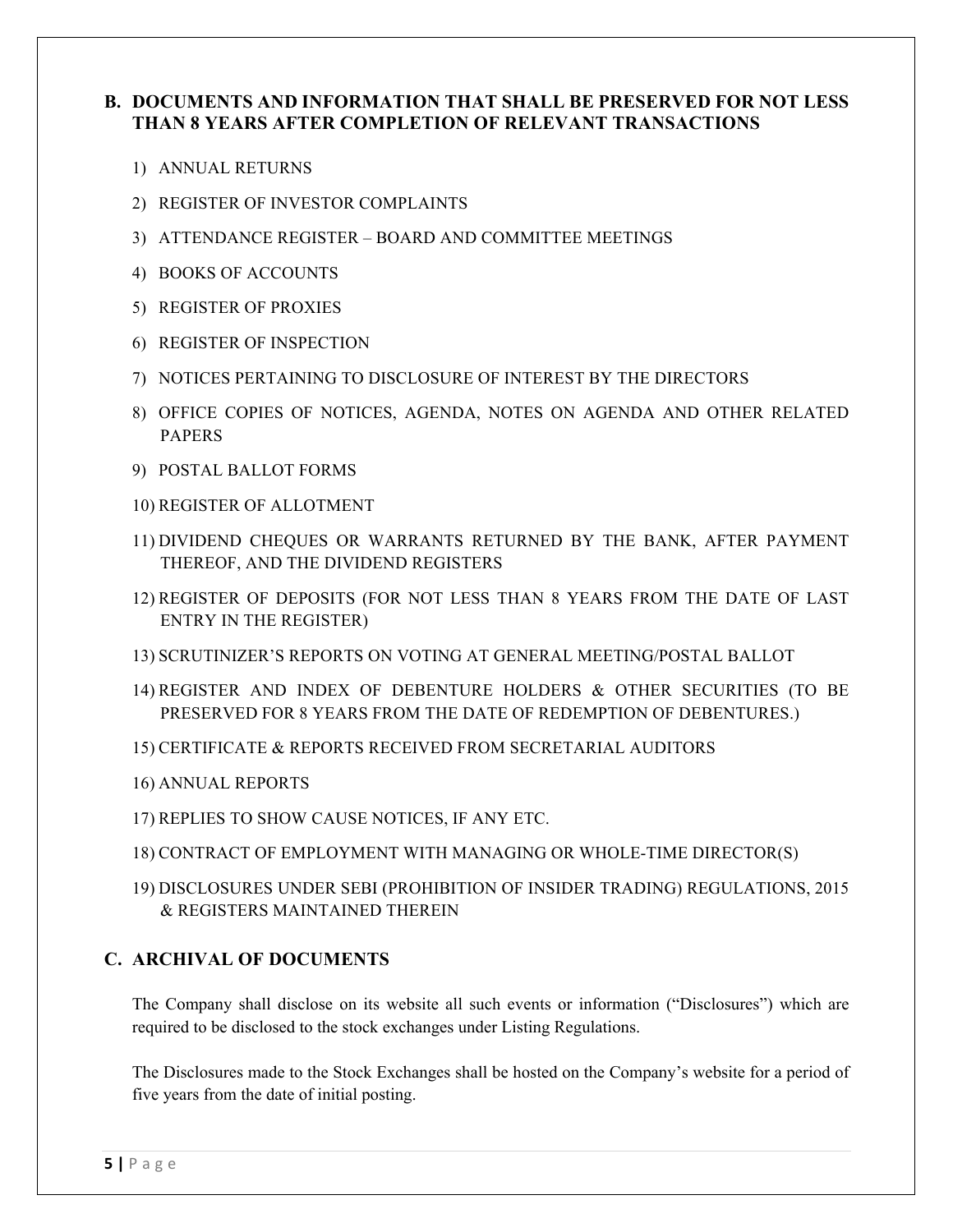The Disclosures shall thereafter be archived under the heading "Archives" and shall be retained on the Company's website for three years. Thereafter the said information, documents, records may be destroyed.

#### **D. CUSTODY OF DOCUMENTS**

All such employees of the Company, as the management may deem fit, shall be responsible for custody of the documents that are handled by them and their reportees and should ensure compliance with this Policy.

#### **E. MODE OF MAINTENANCE**

The Company shall maintain these records either in physical or electronic mode. The applicable provisions of law, rules and regulations with regard to electronic maintenance of records shall be adhered to.

All the records shall be maintained as per the prescribed formats, if any, as amended from time-to-time in accordance with applicable law.

#### **F. DISPOSAL AND DESTRUCTION OF RECORDS**

After the expiry of the statutory retention period, the preserved documents may be destroyed. The Compliance Officer may direct the employees who are in charge, from time to time, to destroy the documents which are no longer required as per the list specified above. A register of documents disposed off/ destroyed shall be maintained. It shall state the brief of the documents destroyed, date of disposal/ destruction and the mode of destruction. The entries in the register shall be authenticated by a person authorized by the Company.

#### **G. SUSPENSION OF DISPOSAL OF DOCUMENTS IN THE EVENT OF LITIGATION OR CLAIMS**

In the event that the Company is served with a notice for providing documents from a regulatory, statutory or governmental authority or any litigation proceedings are commenced by or against the Company, the disposal of documents that are subject matter of such notice, or litigation shall be suspended until the matter is settled, resolved or disposed off. The Compliance officer shall immediately inform all concerned employees of the Company about such suspension of disposal of documents.

#### **5. Communication of this Policy**

The Policy shall be explained to all such employees, who have joined the Company, which the management may deem fit and directors as a part of the induction programme along with other HR related policies. For the existing employees/ directors of the Company, the concerned heads of department will apprise the respective employees reporting to them.